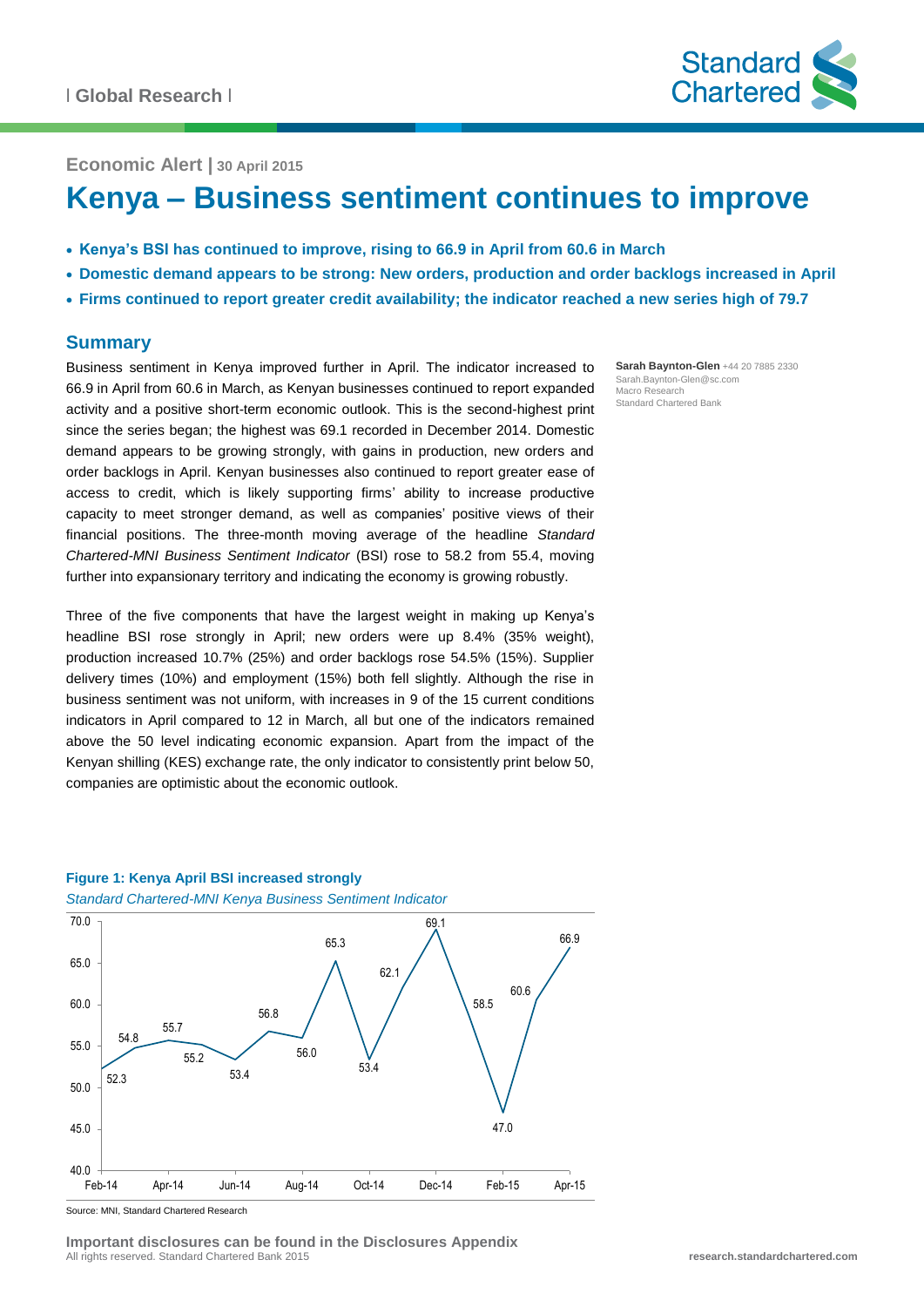

### **A quick recap of our BSI methodology**

The Standard Chartered-MNI BSI for Kenya is a diffusion index, summarising in a single number how optimistic businesses feel about current and future economic conditions.

We partner with MNI, a well-known data provider that has long produced the Chicago PMI, among other indicators, to construct the Standard Chartered-MNI BSI. Each month, up to 200 formal-sector businesses, active in different segments of Kenya's economy, respond to questions on Kenya's current and future economic conditions. Although most of the respondents polled are Nairobi-based, with some in Mombasa, the businesses that they represent are active across Kenya.

While small and medium-sized enterprises (SMEs) are represented, so are corporates with a regional East Africa presence, both listed and unlisted. The responses of our panel of companies are collated to generate a single number that captures sentiment. The headline BSI (current conditions index) for Kenya is made up of a number of components, with different weights assigned: new orders (a 35% weight), production (25%), employment (15%), order backlogs (15%) and supplier delivery times (10%).

Respondents are asked whether business activity has increased, decreased, or remained the same, compared with the previous month. They are also asked about their expectations over the next quarter. We use this information to calculate a diffusion indicator, by adding the percentage share of positive responses to half of the percentage of respondents reporting no change. An indicator above 50 shows an expansion. An indicator below 50 indicates a contraction. A result of 50 means no change. *expansion*

> Questions are asked on a number of key business metrics, including orders, production, pricing, inventories, credit availability and the impact of exchange-rate trends. These questions are provided at the end of this report (Figure 17). Data collation for Kenya was initiated in February 2014. The short survey history means that it is not yet possible to adjust for seasonality. Nonetheless, we can still observe how sentiment might be changing from month to month, based on our representative panel of companies. We believe that the receipt of timely information on economic performance can help a range of stakeholders, both in the private sector and in policy circles, with their economic decision-making.

*Each month, we poll c.200 businesses that represent different sectors of Kenya's economy*

*A headline BSI reading above 50 is typically consistent with economic*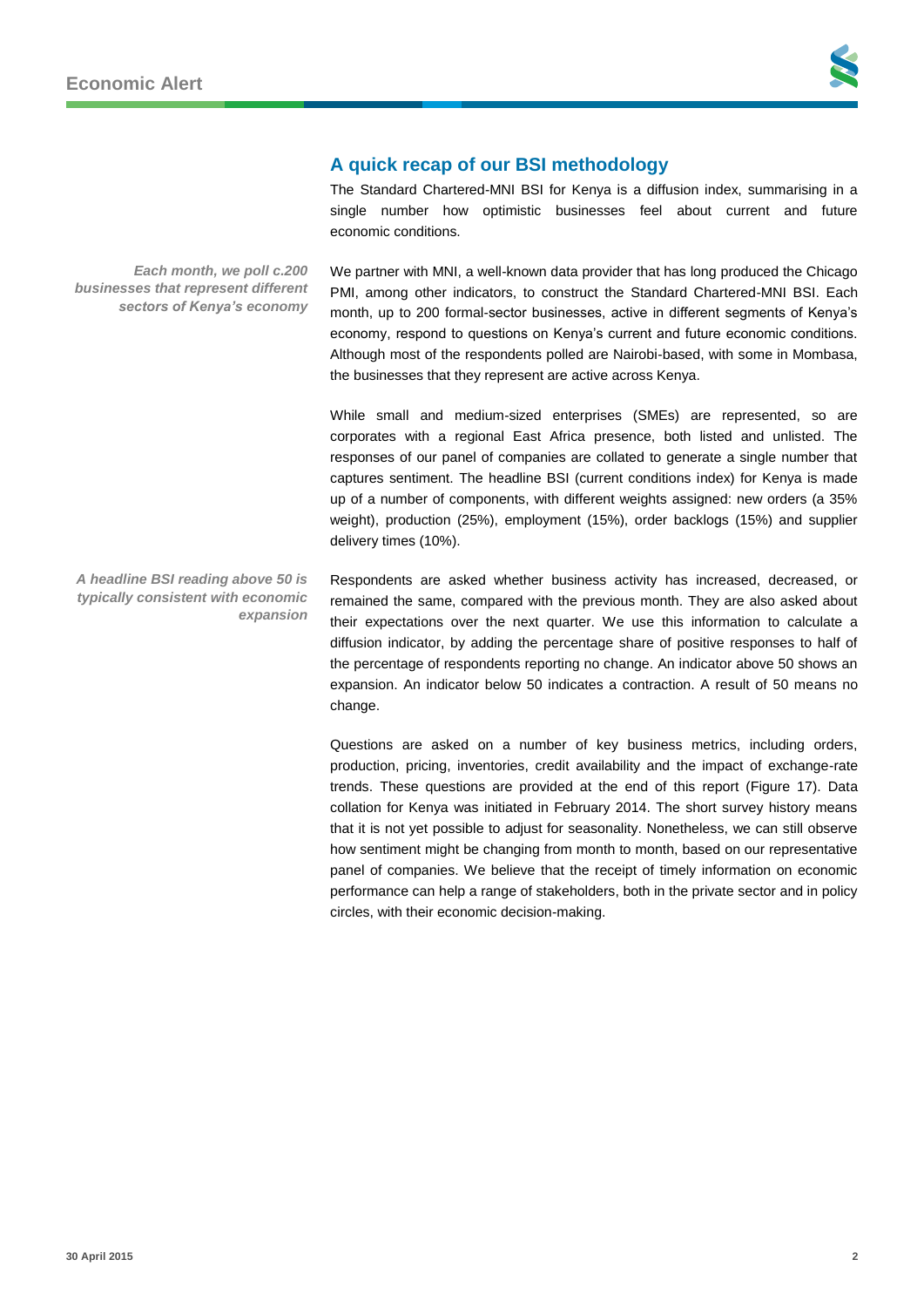#### **Figure 2: Overall business conditions**





# **Overall business conditions remained positive**

Overall business conditions remained roughly flat in April, at 66.1 from 67.8 in March. Although both the current conditions and future expectations prints softened slightly, they are still well above the 50 level. Future expectations remained high at 82.2, showing Kenyan businesses were still extremely optimistic about the short-term outlook. Increases in new orders, order backlogs and high availability of credit show the economy continued to expand.

Source: MNI, Standard Chartered Research

#### **Figure 3: Production**

*Current conditions rose 10.7% m/m*



#### **Production current conditions continued to increase**

Production current conditions increased further to 75.8 in April, up from 68.5 in March, continuing a production recovery following a likely seasonal fall at the start of the year. Businesses remained confident about future growth. The future expectations indicator was close to last month's series high of 90.3, reflecting Kenyan businesses' expectation that production will pick up even further in the near term.

#### **Figure 4: New orders**

*Current conditions rose 8.4% m/m*



#### **Strong domestic demand drove new orders**

New orders rose 8.4% m/m in April to 76.4. Future expectations fell slightly to 89.9. However, these very strong levels still reflected strong optimism about new orders in the coming months.

Source: MNI, Standard Chartered Research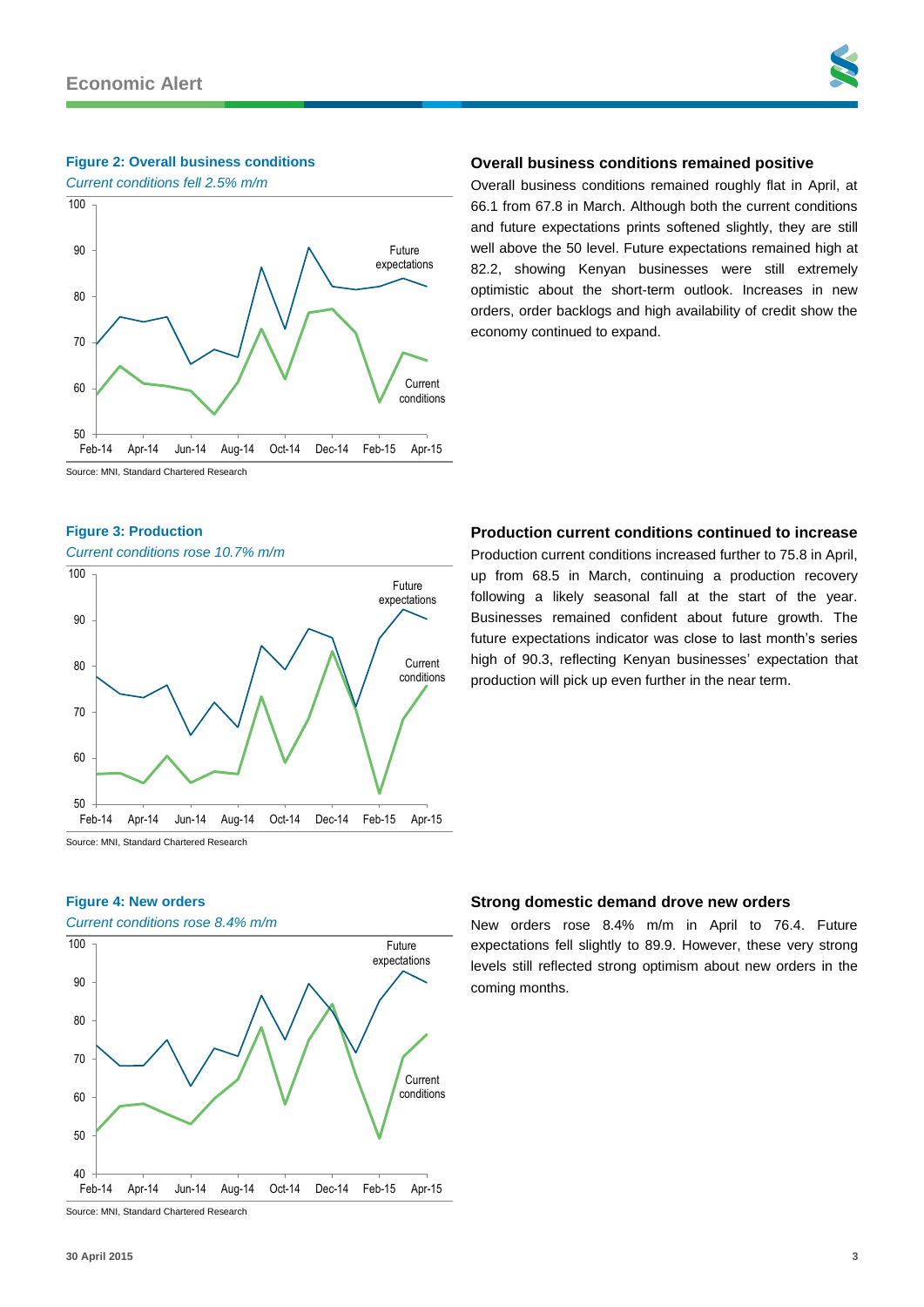#### **Figure 5: Export orders**



### **Export orders fell to 58.9**

In contrast to strong domestic new orders demand, export orders fell 15.4% in April to 58.9. Future expectations also fell as companies expected demand for Kenya's exports to fall in the near term. The index remained above 50, however, which still indicates growth in export orders.

Source: MNI, Standard Chartered Research

#### **Figure 6: Productive capacity**

*Current conditions fell 0.3% m/m*



#### **Productive capacity fell further in April**

Productive capacity current conditions fell for the fourth consecutive month in April, to 63.8, although the decline appeared to be moderating. The index held up above the 50 level, however, consistent with overall economic expansion. Given the improved perceptions of credit availability, as well as the rapid progress Kenya has made in expanding cheaper sources of power such as geothermal energy, we expect the productive capacity current conditions index to rise more strongly over the coming months.

**Figure 7: Order backlogs**

# *Current conditions rose 54.5% m/m* Source: MNI, Standard Chartered Research Current conditions Future expectations 10 20 30 40 50 60 70 Feb-14 Apr-14 Jun-14 Aug-14 Oct-14 Dec-14 Feb-15 Apr-15

#### **Order backlogs returned to expansionary territory**

The current conditions indicator for order backlogs increased strongly to 51.0 in April, from 33.0 in March. This is the first time the indicator has printed above 50 since July 2014, indicating that companies had an increased number of unfilled orders in April as demand increased.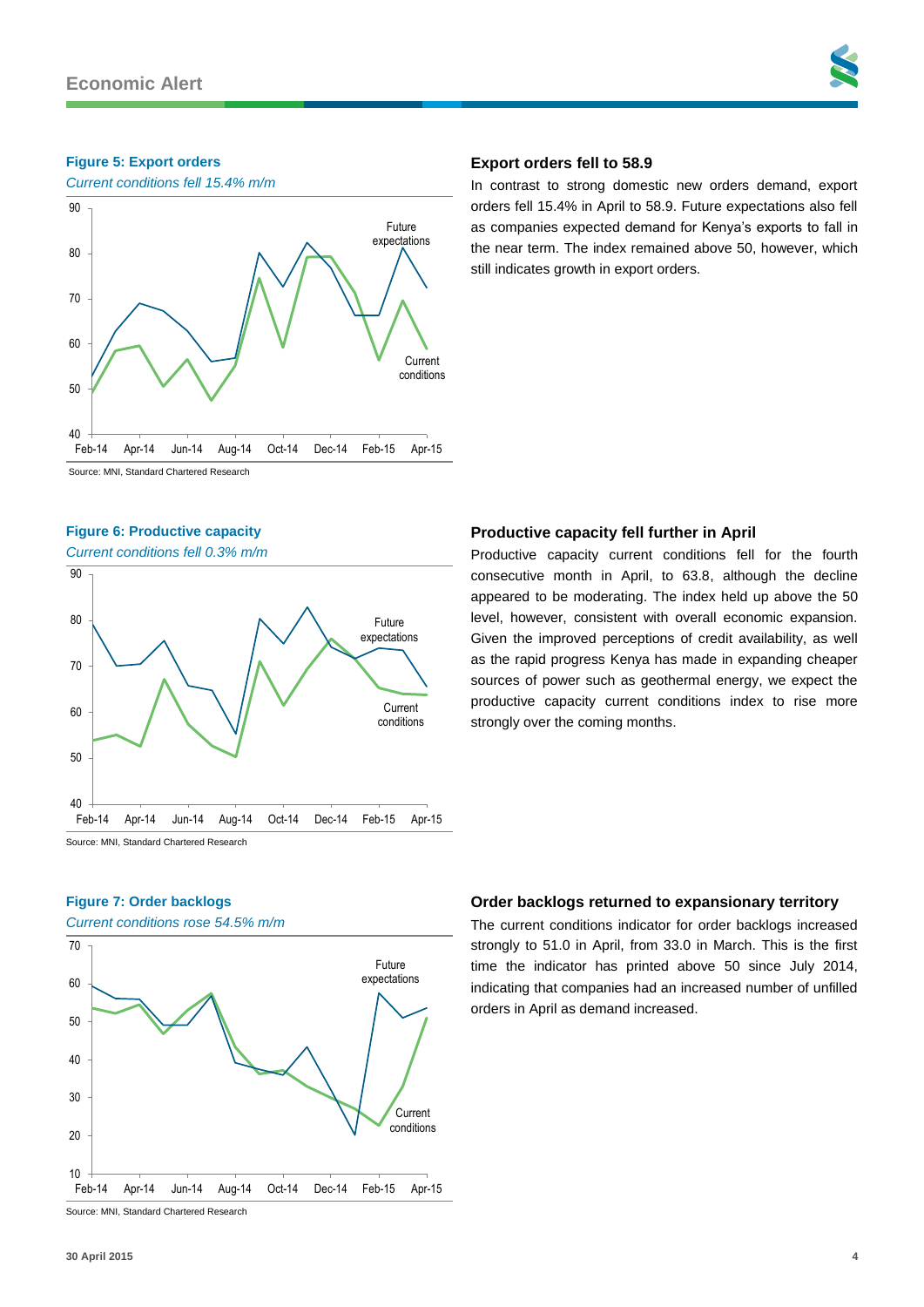#### **Figure 8: Employment**



### **Employment intentions weakened slightly**

Employment current conditions fell 0.4% m/m in April to 51.3, only slightly below 51.5 in March. Future expectations dropped to 54.5 after peaking at 57.5 in March. We anticipate that employment intentions are likely to strengthen in the medium term as gains continue in new orders and production. A more sustained increase in business activity will likely increase business hiring intentions.

Inventories current conditions and future expectations both rebounded in April. Current conditions rose to 50.0. Future expectations rebounded more strongly to 55.1 as companies indicated they were looking to increase stock levels over the

Source: MNI, Standard Chartered Research

#### **Figure 9: Inventories**

*Current conditions rose 38.5% m/m*



# coming months, perhaps in anticipation of stronger demand.

#### **Figure 10: Input prices**

*Current conditions rose 13.9% m/m*



Source: MNI, Standard Chartered Research

#### **Input prices increased further**

**Inventories rebounded to above 50**

Input price current conditions increased to 61.3 in April, but remained below the recent trend. Inflation remained low in Kenya but increased in the first quarter of 2015. Kenyan businesses remain wary of future input price rises. Businesses reported that prices of imported products, in particular, were increasing given a weaker exchange rate.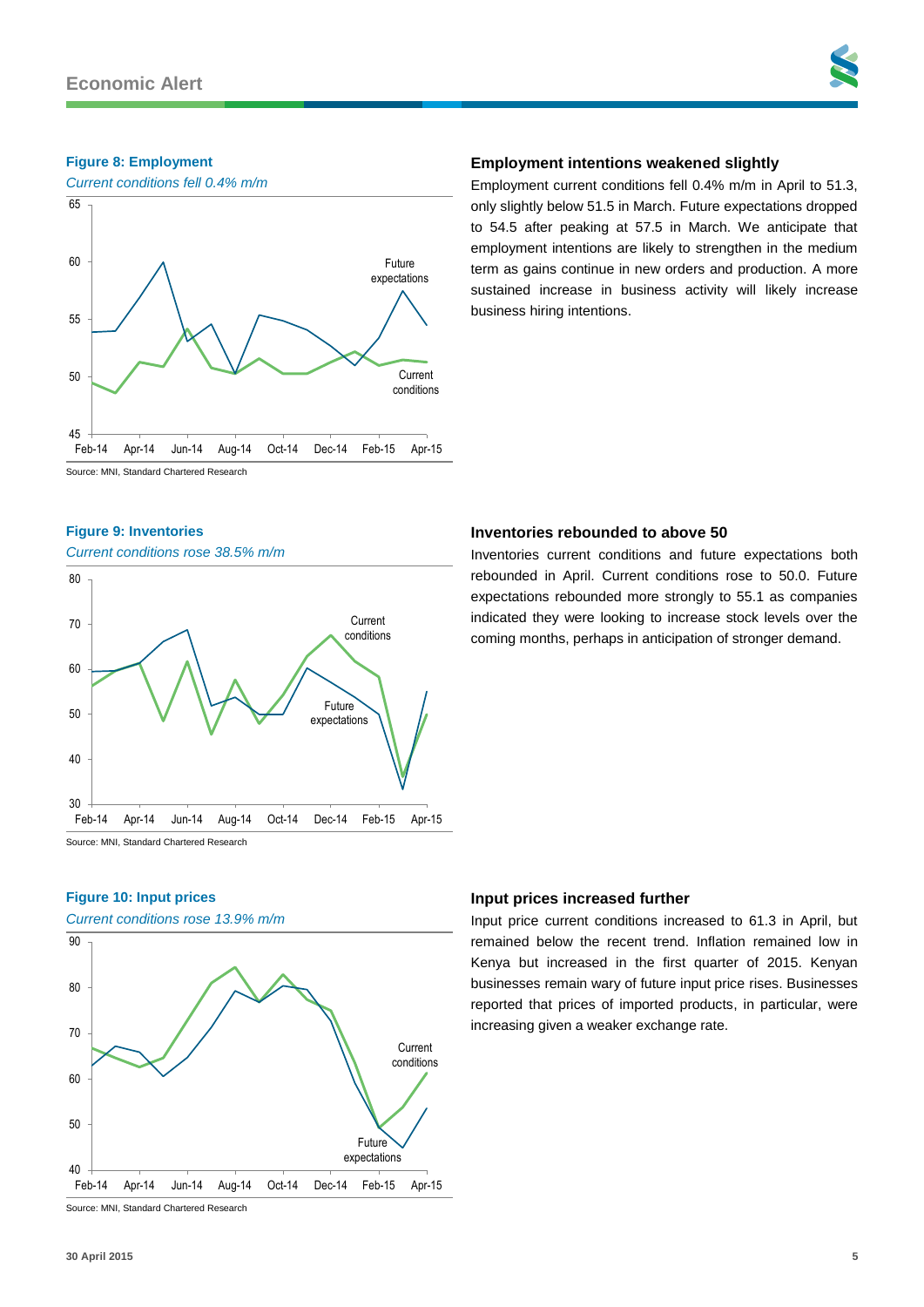#### **Figure 11: Prices received**

*Current conditions rose 10.7% m/m*



#### **Firms reported increased ability to pass on prices**

Prices received increased 10.7% to 61.3 in April from 53.8 in March. This indicates that firms had more ability to pass on price increases to their customers. This will likely be an important finding for the Central Bank of Kenya (CBK). We no longer expect the CBK to cut its central bank rate this year, despite an improving inflation backdrop. Given demand strength, we see the CBK keeping its policy rate on hold at 8% through to year-end.

Source: MNI, Standard Chartered Research

#### **Figure 12: Financial position of your company**

*Current conditions rose 7.1% m/m*



#### Source: MNI, Standard Chartered Research

#### **Figure 13: Interest rate paid**

*Current conditions rose 10.5% m/m*



#### Source: MNI, Standard Chartered Research

#### **Positive financial positions and outlooks**

Kenyan businesses reported further improvements in their financial positions in April. The current conditions indicator increased 7.1% to 73.7. Future expectations reached a new series high at 92.0, indicating very strong positivity. Increased output and demand and continued improvements in credit availability likely supported firms' improved financial positions.

#### **Interest rates paid increased**

Firms reported paying higher interest rates in April. The current conditions indicator increased 10.5% to 67.6. Future expectations increased further as well to 71.2 in April, the highest level since August 2014.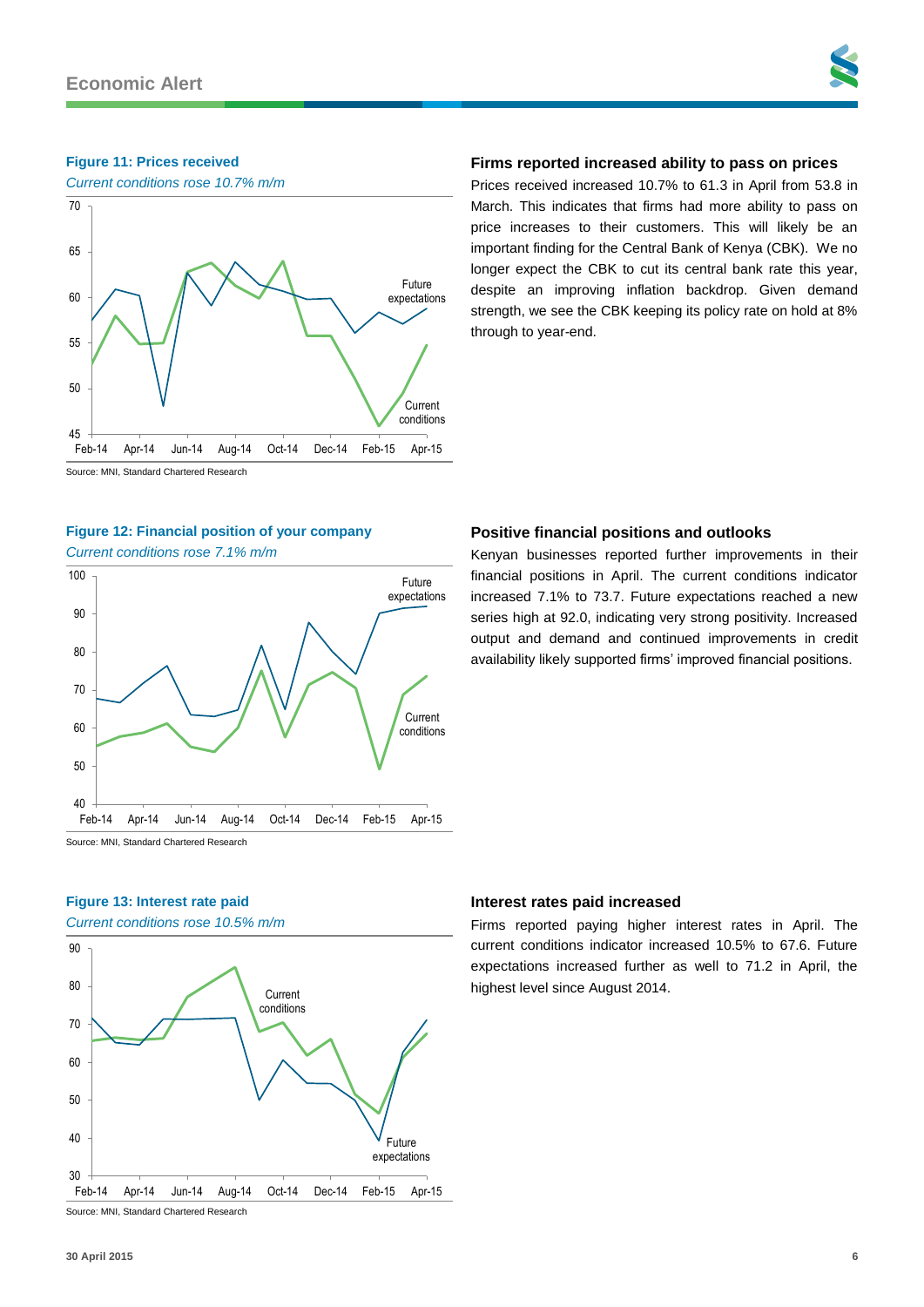#### **Figure 14: Effect of KES exchange rate**

*Current conditions fell 6.8% m/m*



# **KES continued to hurt Kenyan businesses**

Kenyan firms reported that the KES was hurting their businesses more in April. The current conditions indicator fell to 42.4 in April. The exchange rate has had a negative impact on Kenyan businesses since the series began. Firms continue to expect continued negative effects from the exchange rate in the coming months. The future expectations indicator fell 7.8% to 44.0 in April.

Source: MNI, Standard Chartered Research

### **Figure 15: Supplier delivery time**

*Current conditions fell 4.1% m/m*



# **Supplier delivery times fell**

Supplier delivery times fell in April to 58.8. Future expectations also declined to 64.7.

# **Figure 16: Availability of credit**

*Current conditions rose 7.1% m/m*



#### **Credit availability remained a strong positive**

Kenyan firms continued to report greater ease in obtaining credit. Both current conditions and future expectations reached series highs in April. Current conditions increased to 79.7 in April.

Source: MNI, Standard Chartered Research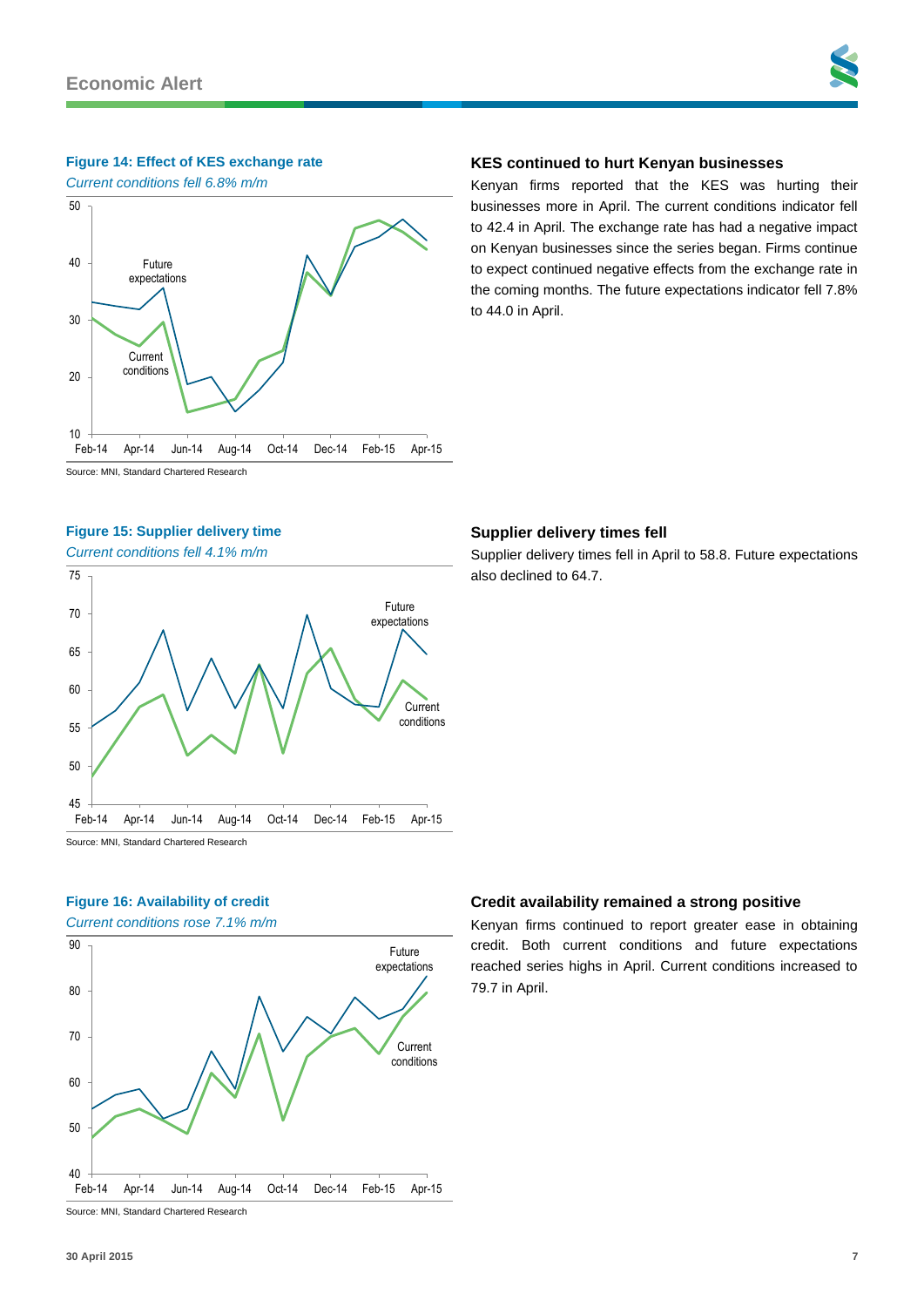

# **Figure 17: Understanding the questions**

*In order to aid comprehension of the survey, we reproduce the questions asked of respondents below.*

| <b>Productive</b><br>capacity                | Compared with a month ago, is the productive capacity of your company higher, the same or lower?<br>Questions will also address the three-month outlook.                                                                                                                        |
|----------------------------------------------|---------------------------------------------------------------------------------------------------------------------------------------------------------------------------------------------------------------------------------------------------------------------------------|
| <b>Production</b>                            | Questions address what is happening to actual production – higher, the same, or lower? What about<br>the three-month outlook?                                                                                                                                                   |
| Interest rates paid                          | How do the interest rates that you pay compare with a year ago? How do you expect the interest rate<br>you pay to change in three months' time?                                                                                                                                 |
| New orders                                   | Compared with a month ago, are new orders higher, the same or lower? Do you think that new orders<br>will be higher, the same or lower in three months?                                                                                                                         |
| <b>New export orders</b>                     | Compared with a month ago, are new export orders higher, the same or lower? Do you think new<br>export orders in three months' time will be the same, higher or lower?                                                                                                          |
| <b>Exchange rate</b>                         | Compared with a month ago, how is the FX rate affecting your business – helping, no impact or<br>hurting? How do you think it will be affecting your business in three months' time?                                                                                            |
| <b>Suppliers' delivery</b><br>times          | Compared with a month ago, are your suppliers' delivery times (of raw materials, consumables, etc.)<br>higher, the same or lower? Do you think your suppliers' delivery times (of raw materials,<br>consumables, etc.) in three months' time will be higher, the same or lower? |
| Number of<br>employees                       | Compared with a month ago, is the number of your employees not enough, just right or too many?<br>What do you expect it to be in three months' time?                                                                                                                            |
| <b>Financial position</b><br>of your company | An assessment of whether this is better, the same or worse.                                                                                                                                                                                                                     |
| Order backlogs                               | (For agricultural companies, there are no questions about order backlogs.)                                                                                                                                                                                                      |
| Input prices                                 | How do they compare with a month ago? Where are they expected to be in three months' time?                                                                                                                                                                                      |
| Prices you charge<br>for your products       | How do they compare with a month ago? Where are they expected to be in three months' time?                                                                                                                                                                                      |
| <b>Availability of</b><br>credit             | Is it better, the same or worse than a year ago? Do you expect the availability of credit in three<br>months to be better, the same or worse?                                                                                                                                   |
| Inventory of<br>finished goods               | (For agricultural companies, there are no questions about inventories of finished goods.)                                                                                                                                                                                       |
| <b>Overall business</b><br>conditions        | Are these improving, the same or worsening? What do you expect over the next quarter?                                                                                                                                                                                           |

Source: Standard Chartered Global Research, MNI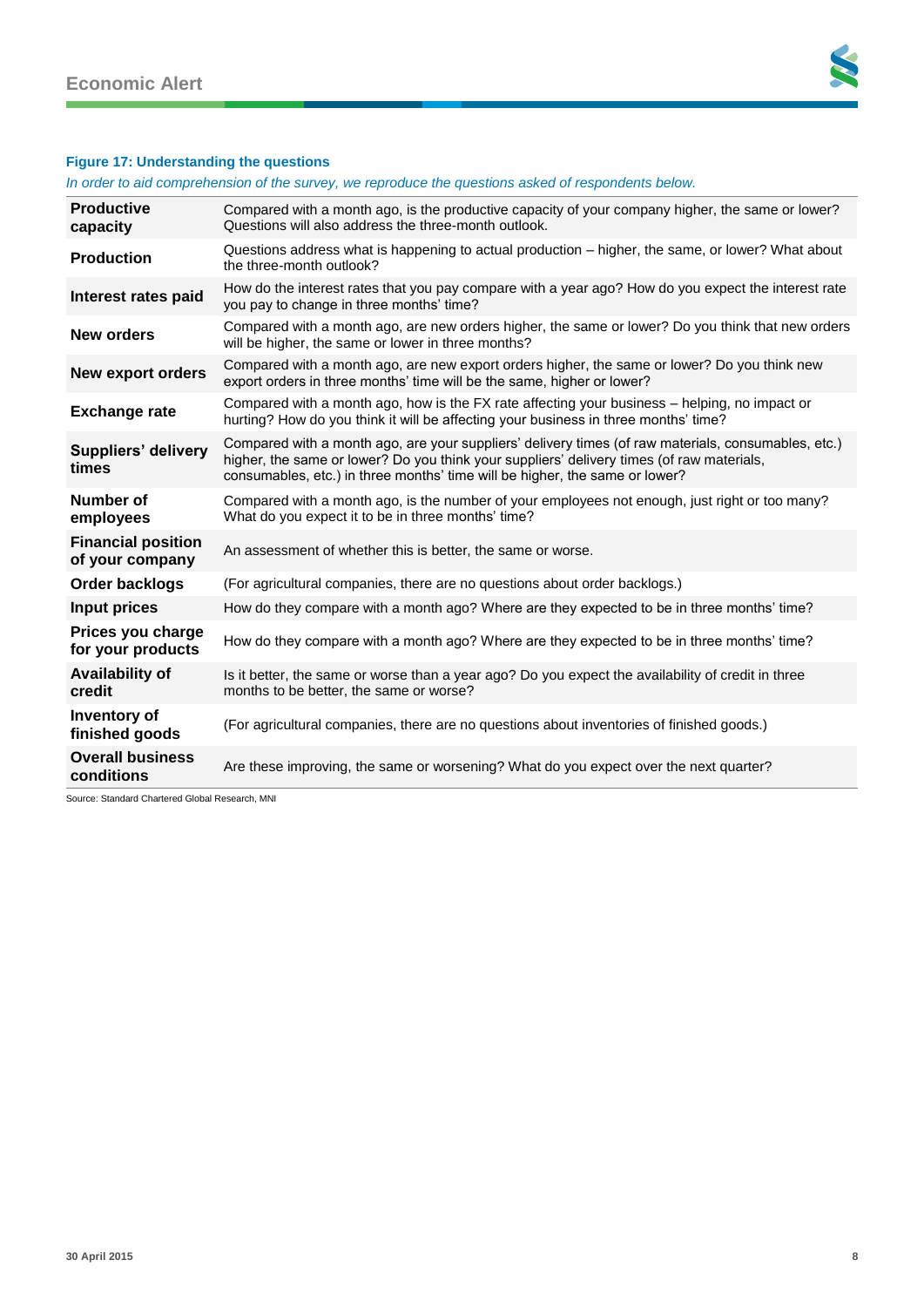

# **A selection of comments from the Kenya panel of businesses**



| We increased our number of clients, so production was higher                                     |
|--------------------------------------------------------------------------------------------------|
| We have been much more busy since the start of the month                                         |
| We have experienced an improvement in business now that the rains have improved                  |
| The interest on loans offered to us has increased                                                |
| There are many lending institutions in the market; it is easy to secure credit                   |
| The price of fuel rose this month, so we may have to raise our own prices                        |
| There are many creditors in the market, some even approach us and offer incentives for loans     |
| Many of our export destinations currently have a weak currency which has had an impact on orders |
| Financial position has improved following an increase in sales this month                        |
| Our backlog of orders is high after we obtained several new clients                              |
| Our productive capacity has increased after we invested in new equipment                         |
| An increase in taxes has pushed up prices                                                        |
| Getting a loan is easy but the conditions imposed by banks are difficult                         |
| Insecurity and travel advisories still pose a challenge to businesses                            |
| Development of infrastructure around the country has helped to cut delivery times                |
| Cost of raw materials from abroad has increased                                                  |
| We bought new lorries to improve our distribution                                                |
| We expect demand to grow                                                                         |
| "                                                                                                |
|                                                                                                  |